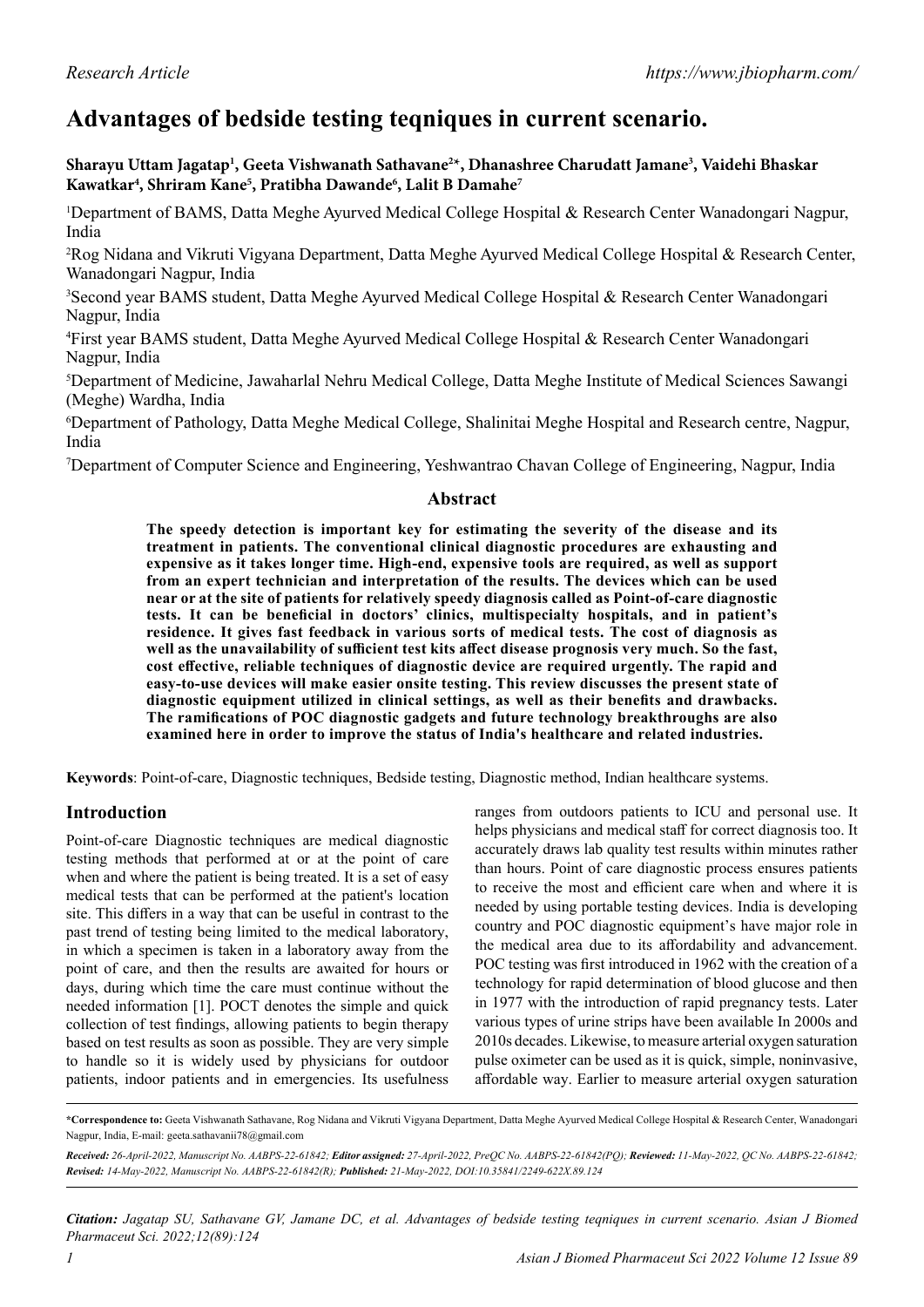needs a sample collection from intra-arterial needle puncture in laboratory and has to wait for results.

Medical facilities in India are complicated by the fact that the country has the world's most diverse population (about 1.38 billion people). In India, there is only one doctor for every 1666 people, according to the demand for healthcare services. Healthcare workers are under a massive workload as a result of this extremely distorted ratio, which has an impact on their performance and efficiency at work. In terms of healthcare and developments, India is a resource-limited country. Due to India's large population, procuring high-end, automated, and pricey tools and their performance is tough. These pricey devices and equipment necessitate frequent maintenance and service. These expensive equipment's and instruments require frequent maintenance and service by qualified personnel for optimal performance, which adds to the entire cost of diagnosis and eventually places the burden on the end-user, i.e. the patient. As a result, sophisticated medical technologies are inaccessible to professionals and patients. As a result, the widespread use of POC diagnostic equipment promises benefits and aids in improving the healthcare status of a large population. The World Health Organization (WHO) has established 'ASSURED' criteria for Point Of Care tests in resource-constrained settings. POC devices are easy to assess and can be simple enough to be practiced at the primary care level and in remote settings with no laboratory infrastructure. And have potential to be used Indian medical system [2].

## **Aims and Objectives**

To describe the current state of point-of-care (POC) diagnostic technologies and their benefits in the Indian health-care system.

## **Material and Method**

Available Peer-reviewed paper, article, journal, research work on Google Scholar, Pub-Med., Reference books, related to POC diagnostic devices.

#### *Diagnostic devices*

Medical equipment is used in the diagnosis, monitoring or treatment of medical conditions. The diagnostic devices plays vital role to diagnose and monitor the vital parameters derived from the body. Thus helps physician to measure and observe various aspects of a patient's health so that they can make a diagnosis. Some of the most commonly used diagnostic tools are thermometer, Bio signal recording instruments (ECG, EEG, EMG, and so on), Glucometer, Pulse oximeter and patient monitoring system like Stethoscopes, Sphygmomanometer, Ophthalmoscopes, Otoscope, Electrocardiogram etc.

#### *Point of care (POCT) diagnostic equipment's*

Simple to complex systems with multiplex functionality are used in point-of-care diagnostic devices. It is a type of medical diagnostic testing that is performed at or at the point of care and is necessary at the time and location of patient care. It is a set of easy medical tests that can be performed at the near to patient's bed [3]. This is in contrast to the traditional system, which involved sending specimens away from the site of care and then waiting hours or days for the results, during which time care had to continue without the needed information. These devices produce results outside of laboratory settings by collecting and analyzing specimens at the time of the patient's visit to the doctor's office or outpatient treatment location. Point of care diagnostic test kits are easy to asses as simple as a thermometer so patients can use this diagnostic devices at home, Advances in technology have expanded the applications of point of care diagnostic devices to provide a broader range of tests. Various POC devices gather blood, saliva, urine, stool, and even skin cells. They then expose the sample to a medium intended to detect the presence of certain types of cells or chemical markers. The medium like a strip infused with a substance or chemical that will react with the sample and show a visible result (like the colors that emerge in a home pregnancy test kit) that indicates the presence or absence of the disease or condition the test is performed to detect. A number of unique point-of-care diagnostic test gadgets for a variety of applications have been developed as a result of modern technical breakthroughs. Some of the most widely used devices in laboratories are disposable kits, quick assay dipsticks, reusable handheld devices like glucose monitoring kits, and multipurpose bench top devices [4]. Some Point care devices, such as rapid test pads and dipsticks, are extremely basic, requiring only a single step of sample application to receive results, while others require sample processing, handling, and result exposition procedures. Some common applications include:

- Cholesterol testing
- Blood glucose level testing
- Alcohol or drug tests
- Analysis of electrolytes and enzymes present or absent in the sample.
- Tests for signs of infection.
- Fecal matter tests for markers of colon cancer.
- Blood markers for certain cardiac conditions.
- Levels of blood gases that might cause medical concern.
- Pregnancy testing.
- Heart (Cardiac) diseases markers.

Some of the recently developed point of care diagnostic devices to detect the presence of blood alcohol levels comes in the form of wearable that use electrochemical sensors. There are various types of POC devices and has different applications. POC devices are Disposable like Rapid test kits, Some are reusable like Thermometer, It can be used in clinic like blood analyzer or in field (Blood pressure monitor) Some are invasive (Blood glucose monitor) some are noninvasive (Pregnancy test kits). The result obtained from POC devices are manually, or Visible (Dipsticks), Electronic display (Pulse oximeter). cost wise some are having low cost (Dipsticks) and some are high cost (Portable sonography). The results given by POC devices are Qualitative (Malaria detection kit), Semi qualitative (Urine dipstick) and Quantitative (Blood Analyzer) [5].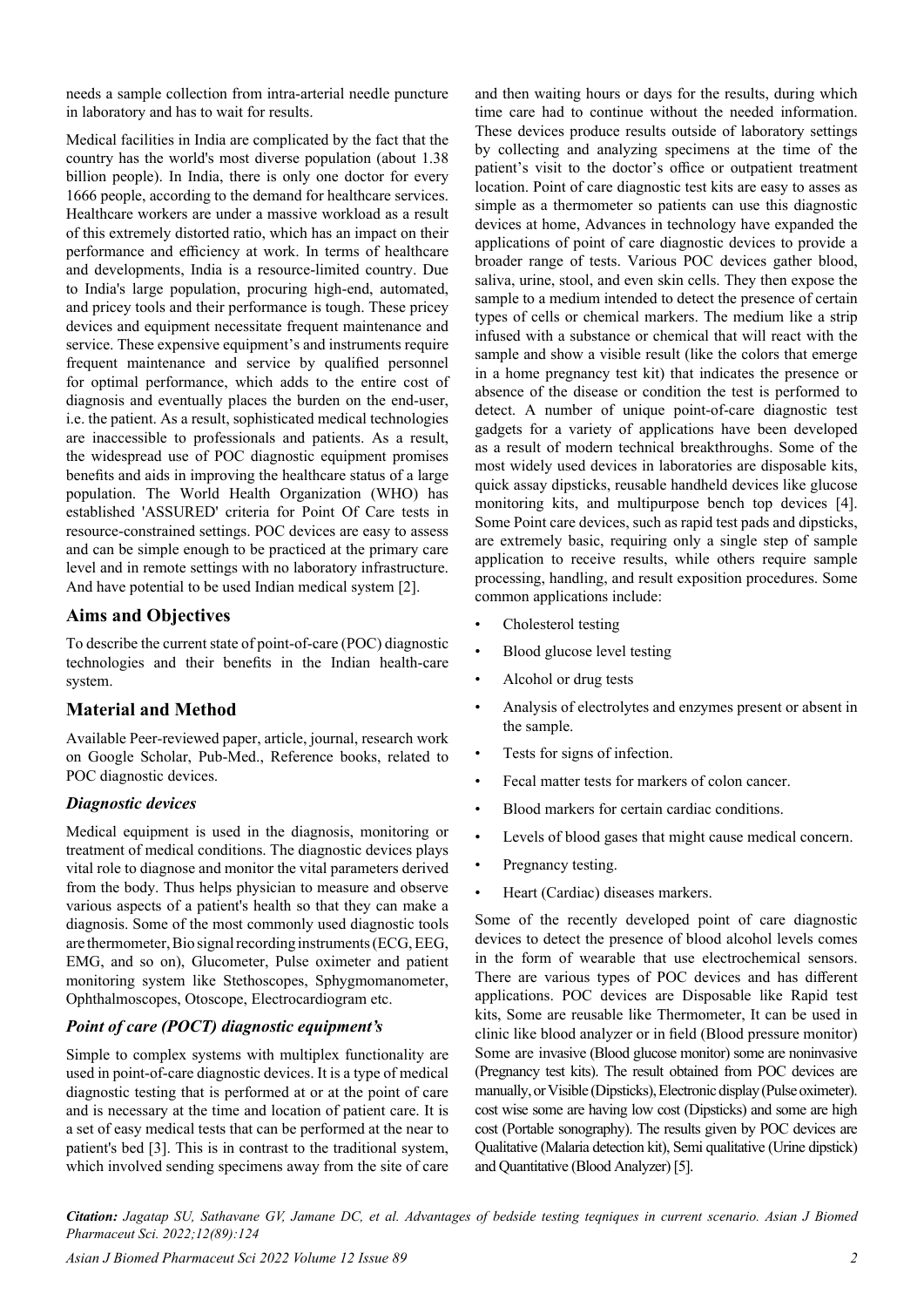#### *Merits of bedside testing*

Testing, diagnosis with Point of care instruments is handier as these devices are small and easily movable. They provide fast results. POC devices defend the integrity of samples and few even deliver results via net property integrated into the device. Several in vitro medical specialty firms within the development part for a brand new product team with a medical specialty and life sciences device style company to make sure that new devices can work as meant. There square measure many edges to doing the tests with purpose of care tools owing to its portability, Convenience, Speed, property, Sample Quality, Quality Assurance and show quick results so quicker implementation are merits of purpose of care devices of medical aid.

#### *Present status of Indian healthcare system*

India encompasses a large health care system; however there square measure several variations in quality between rural and concrete areas yet as between public and personal health care. Most of the Indian population i.e. 700 million individuals lives in rural areas wherever the condition of medical facilities is disgraceful. Rural areas typically experience doctor shortages; typically have minimum accesses to adequate healthcare. The foremost leading issue in India could be a severe shortage of trained personnel within medical tending system; this includes doctors, nurses, paramedical workers and PHC workers. The condition remains troublesome in rural areas, wherever most of India's population resides. The doctor-to-patient ratio is simply 0.7 doctors per one thousand individual that awfully low. It is long term process to enhance this situation. This is often compared by the World Health Organization (WHO) as average of 2.5 doctors per thousand individual. To look out this example there is an urgent need of recent practices and procedures to make sure that quality and timely tending reaches the neglected corners of the Indian villages. There square measure many of policies and programs are being conducted by the Government however but the success and effectiveness of those programs is questionable due to large gaps within the execution. Healthcare that is both affordable and accessible is critical to the growth and well-being of Indians as well as the country's economy. Point of care devices can help to facilitate the condition. To scale back over burden on Indian healthcare system and on advanced medical system, purpose of care medical specialty tools are used as a previous step in clinical designation.

#### *Utility of POCT diagnostics devices in Indian healthcare system*

Indian health care system may be is a resource-limited as Asian nation is developing country in case of medical facility and achievements, wherever quality supplying remains an enormous question. The benefits of POC testing equipment on a large scale ensure benefits and aid in improving the medical quality of a large population. The majority of India's population (65%) lives in rural areas. Asian nations offer a big market opportunity for POC diagnostic device firms to grow and meet the needs of the world's most populous people. Diagnostic practices are crucial part of preventive healthcare

and there is a greater emphasis on screening big groups of people to prevent diseases including tuberculosis, heart disease, and thyroid disease. Bedside medical facilities are especially important in this scenario since they are brought closer to the patient and allow the diagnosis and treatment process to just be closed very quickly. Purpose of care (POC) diagnostic devices show results outside of laboratory setting by collection and analyzing specimens at the time of the patients visit to the doctor's workplace or patient treatment location.

These devices offer speedy feedback of assorted medical tests. It is utilized in doctors' offices, hospitals, and in patients' homes. Many serious diseases and disorders now have better diagnostic capabilities thanks to point-of-care testing technologies. Because the vast majority of people in Asian countries cannot afford the cost of traditional medical specialist tactics, POC diagnostic devices give the best value for money. Medical testing machines are costly and complex, and they require qualified personnel to use. Point-of-care (POC) testing devices are designed to be portable and need fewer resources than clinical analyzers, allowing them to meet many of the health-care system's specific constraints. Diagnostic techniques are inconvenient or may be inaccessible to large segments of the population, particularly those in rural communities and developing countries. They consume a significant amount of money resources (approximately 100% of a country's GDP is spent on health expenditures), Due to limited health status screening, they have a hard time detecting disorders at an initial stage [6].

POC findings are highly useful for continuous monitoring of specific analyses or repeat follow-up tests to track treatment progress. Sometimes, patients will use purpose of care diagnostic devices reception, like physiological condition or blood sugar tests. Advances in technology have dilated the applications of purpose of care diagnostic tools to produce a broader vary of tests. Testing with POC devices is convenient. The devices are tiny and moveable. They supply quick results. POC devices shield the integrity of samples and a few even deliver results via net property integrated into the device. There are spreads of devices that are utilized in POC settings that embody disposable kits like speedy assay dipsticks, reusable hand-held devices like aldohexose observance kit, utilized in the testing laboratory.

The functions of those devices supported varied principles and mechanisms like quantitative analysis, potentiometry, fluorimetry, chemical science, microfluidics, etc. The proper usage of POCT significantly minimizes the amount of time spent on the job. This is especially important in the case of acute illnesses like heart disease [7-9].

The device's automatic multiplex analytical tools perform the data analysis, which eliminates the requirement for a skilled technician. POC test results are saved in the clinical system and communicated with health workers via a central server, which benefits the patient while also benefiting the doctors because point-of-care testing in India has a much higher interconnectivity. This fact makes it considerably more challenging to provide and sustain attention facilities